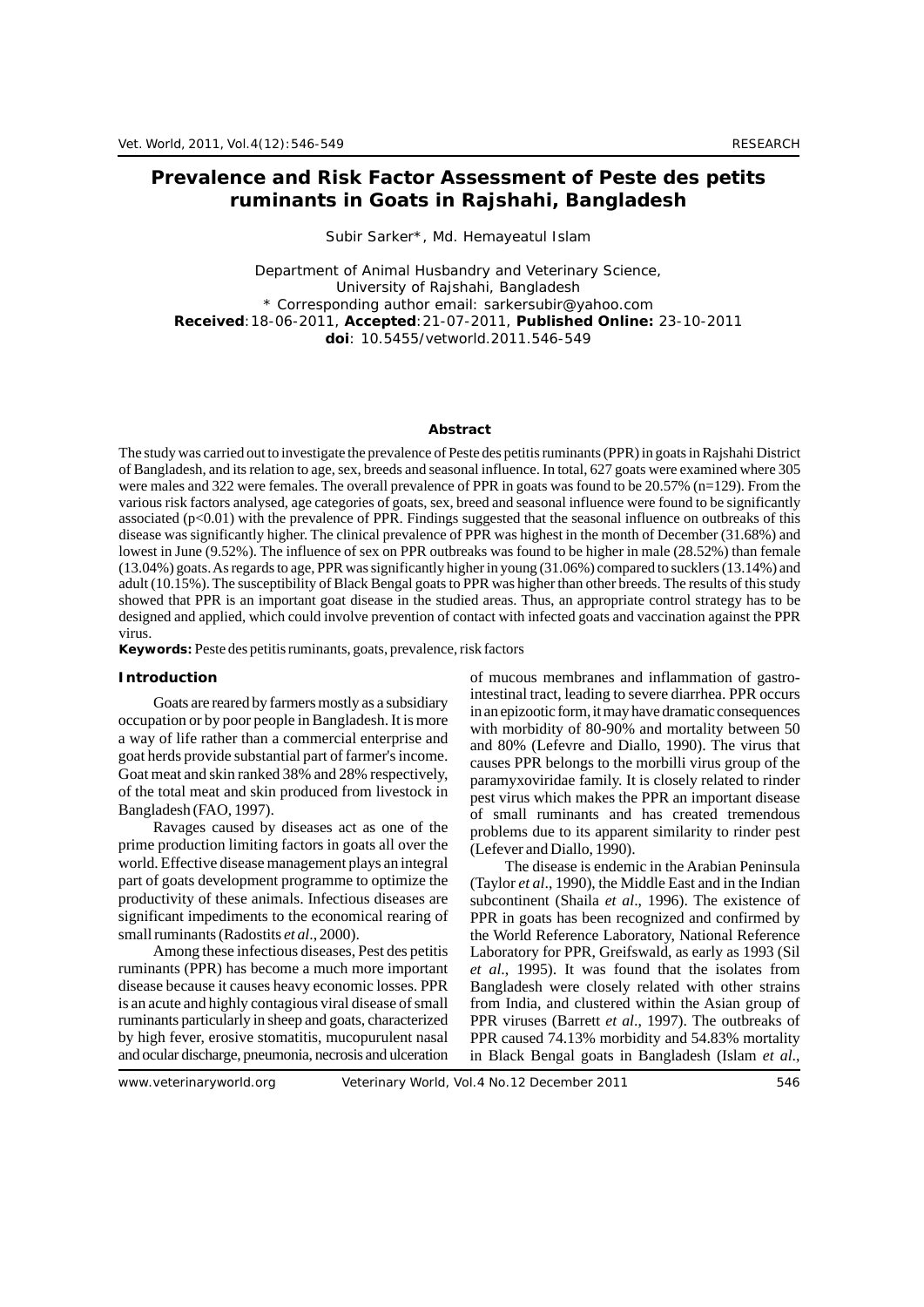Prevalence and Risk Factor Assessment of Peste des petits ruminants in Goats in Rajshahi, Bangladesh

| Table - I. Frevalence of FFR in goals in unterent age categories |                  |                             |                |                  |  |  |
|------------------------------------------------------------------|------------------|-----------------------------|----------------|------------------|--|--|
| Age                                                              | Animals examined | Animals clinically affected | Prevalence (%) | <b>(p-value)</b> |  |  |
| Adult (over one year)                                            | 197              | 20                          | 10.15          |                  |  |  |
| Young (4 to 12 month)                                            | 293              | 91                          | 31.06**        | 24.639           |  |  |
| Sucklers (1 to 3 months)                                         | 137              | 18                          | 13.14          | (0.00000)        |  |  |
| Total                                                            | 627              | 129                         | 20.57          |                  |  |  |

**Table-1. Prevalence of PPR in goats in different age categories**

\*\* Correlation is significant at the 0.01 level

prevalence of PPR in goats have been undertaken in This observation was supported by that of Ozkul et al. this area, the present study was therefore carried out to (2002) where they found that the prevalence of PPR in investigate the prevalence of PPR in goats in Rajshahi goats was 20%. Conversely, the finding of this study of Bangladesh, and its relation to age, sex, breeds and was slightly lower than the prevalence of 32.4% seasonality. The seasonality is the seasonality. The seasonality is the seasonality of the seasonality is the seasonality of the seasonality of the seasonality of the seasonality of the seasonality of the seasonality of th

March 2010 and January 2011, at the Veterinary Clinic their representativeness (Ozkul et al., 2002). of the University of Rajshahi, Rajshahi district, during **Prevalence of PPR based on age category:** Age of breed) characteristics, previous disease and preventive

on the clinical history collected from owner, clinical disease is most prevalent in the goats less than one year<br>signs and symptoms. The clinical examination of the of age. Goats in Bangladesh are typically reared as signs and symptoms. The clinical examination of the of age. Goats in Bangladesh are typically reared as affected animals revealed high fever  $(106, 107)$  scavengers. Sometimes, mother does with small kids mild conjunctivitis, congestion of the third eye lids<br>and the tent tentered besides the house. Moreover, young<br>goats need additional nutritional supplement for their<br>goats need additional nutritional supplement for their and mild ocular and nasal discharges. Erosive lesions goals need additional nutritional supplement for their were present on the inner side of the upper lip. All animals sexual maturity and body weight gain. As a result, t are suffered from long term malnutrition which prone exhibited diarrhea. On the external examination, the carcass was dehydrated (sunken eyes) along with the<br>soiling of hind quarters. Visual inspection, palpation,<br>percussion and auscultation methods were used to<br>examine the affected goats (Lefevre and Diallo, 1990).<br>Data analy Data analysis**:** All the data that were collected (age, The association between sex and prevalence of PPR in sex, breeds and seasonality) were entered to MS excel  $\sigma$  oats was investigated (Table 2). The study revealed sex, breeds and seasonality) were entered to MS excel goats was investigated (Table 2). The study revealed (Microsoft office 2007, USA) and analyzed by using that the prevalence of PPR in goats was higher SPSS version 13 (Coakes *et al.*, 2006). Descriptive (28.52%) in males than females (13.04%), which is in statistics were used to determine the prevalence of the agreement with the findings of Rahman et al. (2004). disease and the chi- square  $(2)$  test was utilised to The results showed that the prevalence of PPR was examine the significance of the differences observed significantly (p<0.01) associated with the sexes of

2001 and Das *et al*., 2007). Since, no studies on the prevalence of PPR in goats was found to be 20.57%. examined (Singh *et al.*, 2004). It is difficult to draw **Materials and Methods** any conclusions because of the differences in **Study population***:* The study was conducted between sampling procedures in the different studies that affect

of PPR was suspected to be after outbreak. A total of animals was analysed in three categories.The prevalence 627 goats were examined where 305 and 322 were of PPR in goats with age categories adult (>1 year), males and females accordingly. Apre-tested questionnaire young (between 4 to 12 months) and sucklers was filled during the examination containing various (between 1 to 3 months) was found to be 10.15%. was filled during the examination, containing various (between 1 to 3 months) was found to be 10.15%, types of information regarding demographic (age, sex. 31.06% and 13.14%, respectively (Table 1). There was types of information regarding demographic (age, sex,  $31.06\%$  and 13.14%, respectively (Table 1). There was threed) characteristics previous disease and preventive significant difference (p<0.01) between the age categor measures taken during examination. and the outbreaks of PPR in goats. Radostits et al.<br>Clinical study: The disease was diagnosed depending (2000) and Singh *et* al. (2004) also assessed that the Clinical study: The disease was diagnosed depending (2000) and Singh *et al.* (2004) also assessed that the on the clinical history collected from owner clinical disease is most prevalent in the goats less than one year affected animals revealed high fever  $(106-107)$ °F), scavengers. Sometimes, mother does with small kids mild conjunctivitie, congestion of the third are lide. to disease susceptibility (Saadullah, 1991). The

that the prevalence of PPR in goats was higher agreement with the findings of Rahman et al. (2004). within the categories analyzed. goats. Males are apparently more prone to the disease

than females may be due to genetic factors. **Results and Discussion Prevalence of PPR in both breeds of goats:** In the present investigation, a significant ( $p<0.01$ ) variation is 324056 (BBS, 2002). Of the 627 goat examined, 129 in breed susceptibility was observed where the disease were found to be clinically affected. The overall affected mostly (27.13%) indigenous Black Bengal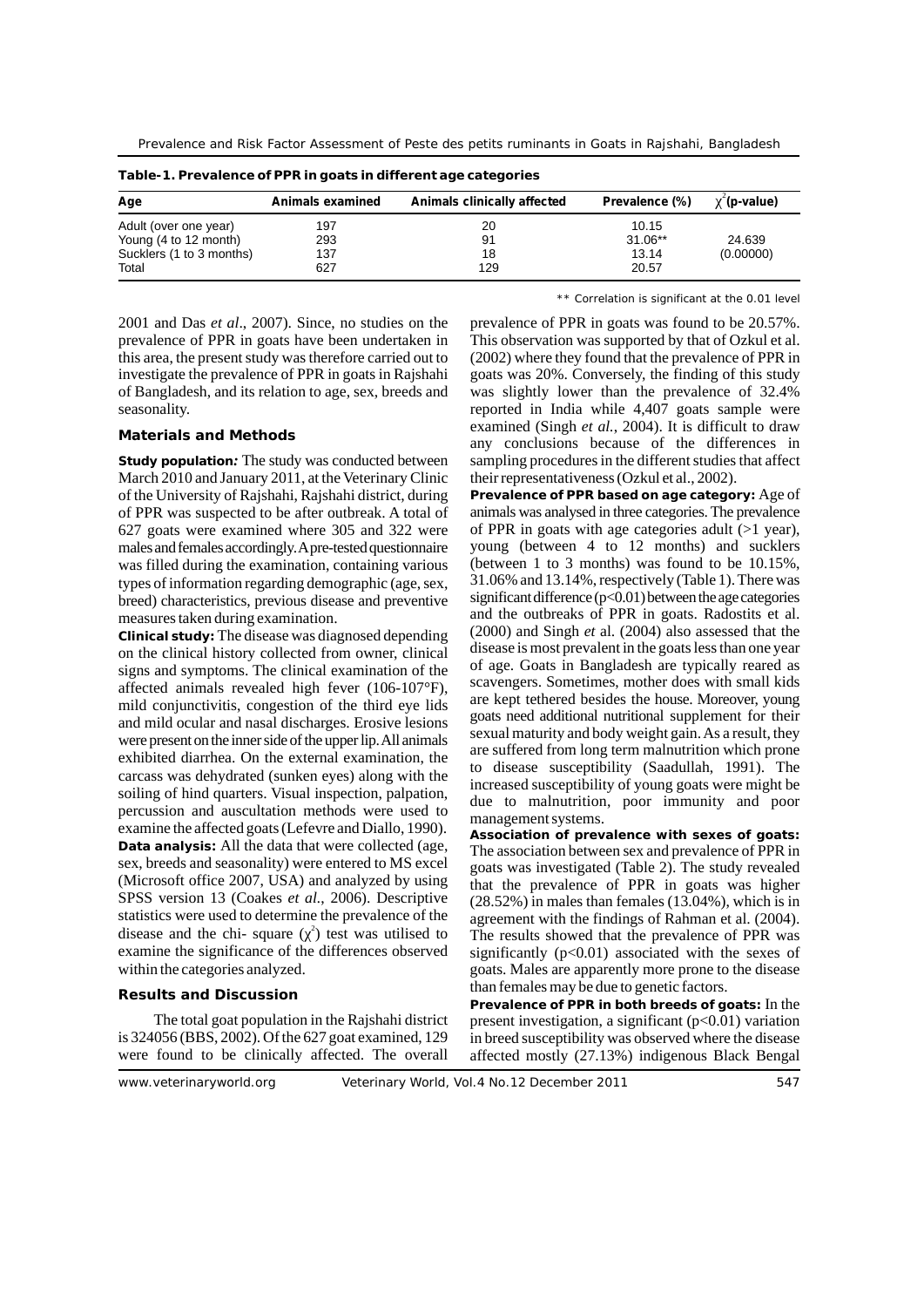Prevalence and Risk Factor Assessment of Peste des petits ruminants in Goats in Rajshahi, Bangladesh

| <b>Sex</b> | Animals examined | Animals clinically affected | Prevalence (%) | <sup>2</sup> (p-value) |
|------------|------------------|-----------------------------|----------------|------------------------|
| Male       | 305              | 87                          | 28.52**        | 15.142 (0.00010)       |
| Female     | 322              | 42                          | 13.04          |                        |
| Total      | 627              | 129                         | 20.57          |                        |

**Table-2. Prevalence of PPR in goats of different sexes**

\*\* Correlation is significant at the 0.01 level

Mondal et al., (1995), where they found that the and its association with different risk factors. High prevalence of PPR is higher in indigenous Black prevalence of PPR in goats suggested that the level of Bengal (27.13%) goats than Jamunapari (11.81%) and vaccine coverage might not be enough to achieve herd exotic breeds (9.68%). Higher incidence of PPR in immunity. We recommend pastoralist awareness to indigenous Black Bengal goats may be due to enhance participation in disease surveillance and immunosuppression and irregular vaccination control program for better controlling the PPR in compared to cross breeds (Mondal *et al*., 1995). Rajshahi.

**Association between the prevalence of PPR with Acknowledgements seasonal influence :** The seasonal variation is practically responsible for the occurrence of PPR in The authors are thankful to the Chairman of the goats. The results of Table 3 show the seasonal Department of Animal Husbandry and veterinary prevalence of PPR in goats. The disease observed in Science, University of Rajshahi, Bangladesh for Rajshahi was higher during the months of December providing facilities to conduct the present research (31.68%) and January (30.34%); and lowest in the work. months of June (9.52%) and July (11.86%). The<br>
findings concur with earlier reports by Obi (1983) and<br> **References Christian Converts Concept Concept Converts Converts of the Convert of Converts Converts Converts Convert** Onyekweodiri and Uzoukwu, (1992). The seasonal 1. Al-Tarazi, Y.H.M. and Daghall, G.J.K. (1997). Nasal influence is significantly  $(p-0.00037)$  associated with carriage of Pasteurella hemolytica serotypes by the sheep influence is significantly ( $p=0.00037$ ) associated with<br>the occurrence of PPR in goats in Rajshahi. The dusty<br>and dry winds that characterize winter season of the  $2.$  Barrett, T., Pronob, D., Sreenivasa, B.P. and Cortev and dry winds that characterize winter season of the year has been shown to enhance the spread of PPR (1997). Recent epidemiology of PPRV. *Vet. Microbiol.*, **(Obj** 1092). Since the sprimals also showed relatively. 88:125-130. (Obi, 1983). Since the animals also showed relatively<br>higher incidence of PPR during the same dry months,<br>Statistics. Statistical Division. Ministry of Planning. it is probable that the saprophytic organisms in the air Government of the People's Repablic of Bangladesh, Dhaka. passages responsible for the initiation of pneumonia 4. Coakes, S.J., Steed, L., and Dzidic, P. (2006). SPSS Version responses to the stress of **DDD** 13.0 for Windos. John Willey and Sons Australia Ltd., became pathogenic because of the stress of PPR<br>
(Seifert, 1996 and Al- Tarazi and Daghall, 1997).<br>
5. Das, K.K., Shil, N.K. and Islam, M.R. (2007). Sero-

goats. This observation was supported by that of on the prevalence of PPR in goats in Rajshahi District

Department of Animal Husbandry and veterinary

- 
- 
- 
- 
- In conclusion, this study provided valuable data epidemiological investigation on Peste des Petits Ruminants

\*\* Correlation is significant at the 0.01 level

**Table-3. Association between outbreak of PPR and seasonal influences** 

| <b>Month</b>    | Animals examined | Animals clinically affected | Prevalence (%) | (p-value)        |
|-----------------|------------------|-----------------------------|----------------|------------------|
| March, 2010     | 67               | 14                          | 20.90          | 16.994 (0.00037) |
| April, 2010     | 57               | 08                          | 14.03          |                  |
| May, 2010       | 46               | 06                          | 13.04          |                  |
| June, 2010      | 21               | 02                          | 9.52           |                  |
| July, 2010      | 59               | 07                          | 11.86          |                  |
| August, 2010    | 42               | 05                          | 11.90          |                  |
| September, 2010 | 47               | 06                          | 12.77          |                  |
| October, 2010   | 34               | 05                          | 14.71          |                  |
| November, 2010  | 64               | 17                          | 26.56          |                  |
| December, 2010  | 101              | 32                          | 31.68**        |                  |
| January, 2011   | 89               | 27                          | $30.34**$      |                  |
| Total           | 627              | 129                         | 20.57          |                  |

www.veterinaryworld.org Veterinary World, Vol.4 No.12 December 2011 548